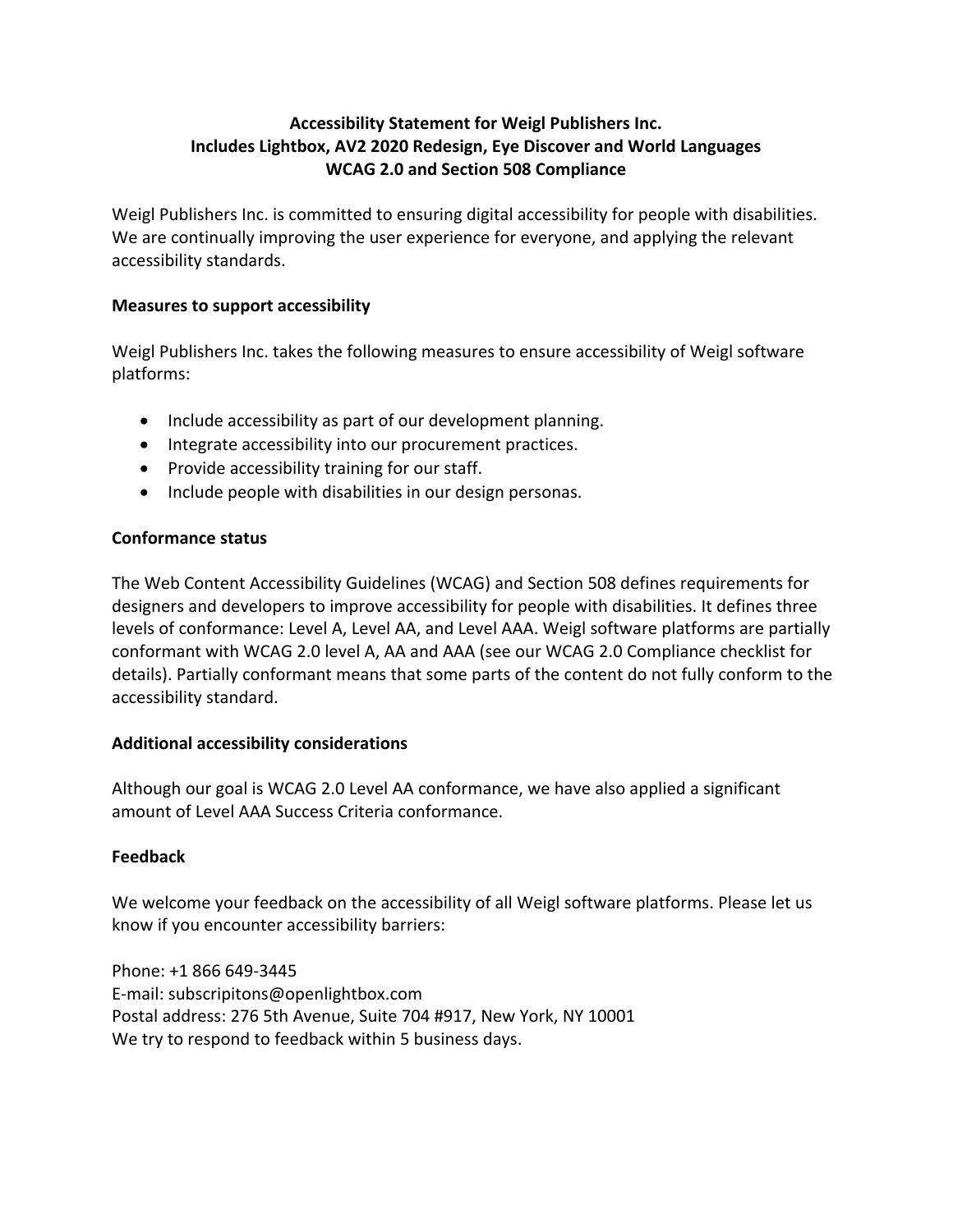## **Compatibility with browsers and assistive technology**

Weigl software platforms are designed to be compatible with web browsers and operating systems that use assistive technologies.

Weigl software platforms are not compatible with:

Web browsers older than 3 major versions" or "Mobile operating systems older than 5 years

### **Technical specifications**

Accessibility of Weigl software platforms relies on the following technologies to work with the particular combination of web browser and any assistive technologies or plugins installed on your computer:

**HTML** CSS **JavaScript** 

These technologies are relied upon for conformance with the accessibility standards used.

### **Limitations and alternatives**

Despite our best efforts to ensure accessibility of all Weigl software platforms, there may be some limitations. Please contact us if you observe an issue or technical bug in the software.

### **Assessment approach**

Weigl Publishers Inc. assessed the accessibility of Weigl software platforms by the following approaches:

- Development evaluation
- Evaluation checklist
- An evaluation checklist for Weigl software platforms is available at: https://www.av2books.com/wcag20 https://www.openlightbox.com/wcag20

Formal approval of this accessibility statement This Accessibility Statement is approved by:

Weigl Publishers Inc. Phone: +1 866 649-3445 E-mail: subscripitons@openlightbox.com Postal address: 276 5th Avenue, Suite 704 #917, New York, NY 10001